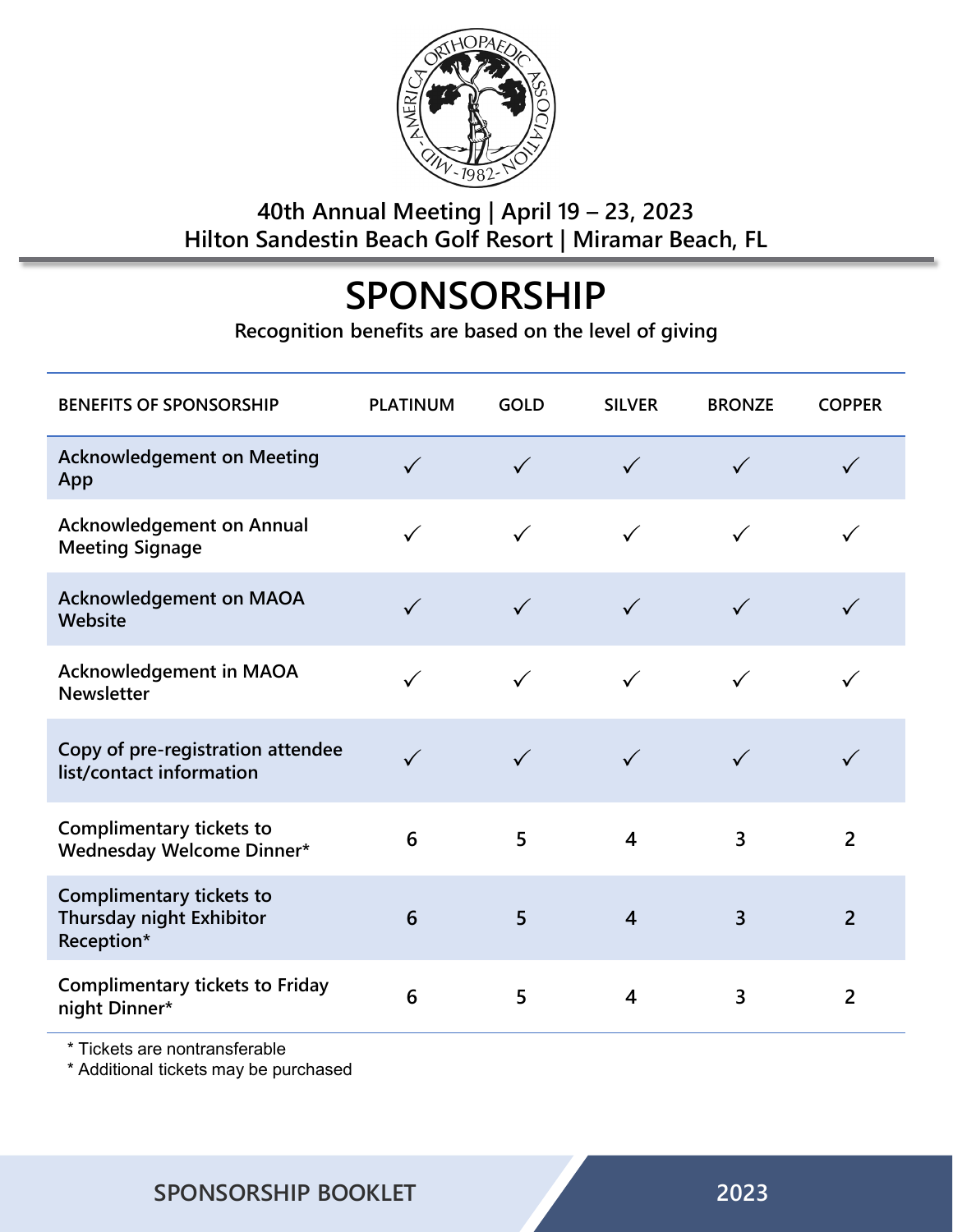## **MID-AMERICA ORTHOPAEDIC ASSOCIATION**

**40th Annual Meeting | April 19 – 23, 2023 Hilton Sandestin Beach Golf Resort | Miramar Beach, FL**

# **LEVELS OF SPONORSHIP**

#### **Platinum Level - \$35,000**

- $\triangleright$  Acknowledgement at the Platinum Giving Level in:
	- MAOA Annual Meeting App
	- MAOA Annual Meeting Signage
	- **MAOA** website
	- **MAOA** newsletter
- $\triangleright$  Copy of attendee list with mailing addresses
- Attendance at Scientific Session
- $\triangleright$  Invitation to the Wednesday Welcome dinner (6 tickets, nontransferable)
- $\triangleright$  Invitation to the Thursday night Exhibitor Reception
- $\triangleright$  Invitation to the Friday night dinner (6 tickets, nontransferable)

#### **Gold Level - \$25,000**

- $\triangleright$  Acknowledgement at the Gold Giving Level in:
	- MAOA Annual Meeting App
	- MAOA Annual Meeting Signage
	- **MAOA** website
	- **MAOA** newsletter
- $\triangleright$  Copy of attendee list with mailing addresses
- Attendance at Scientific Session
- $\triangleright$  Invitation to the Wednesday Welcome dinner (5 tickets, nontransferable)
- $\triangleright$  Invitation to the Thursday night Exhibitor Reception
- $\triangleright$  Invitation to the Friday night dinner (5 tickets, nontransferable)

#### **Silver Level - \$15,000**

- $\triangleright$  Acknowledgement at the Silver Giving Level in:
	- MAOA Annual Meeting App
	- MAOA Annual Meeting Signage
	- **MAOA** website
	- **MAOA** newsletter
- $\triangleright$  Copy of attendee list with mailing addresses
- ▶ Attendance at Scientific Session
- $\triangleright$  Invitation to the Wednesday Welcome dinner (4 tickets, nontransferable)
- $\triangleright$  Invitation to the Thursday night Exhibitor Reception
- $\triangleright$  Invitation to the Friday night dinner (4 tickets, nontransferable)

#### **Bronze Level - \$10,000**

- $\triangleright$  Acknowledgement at the Bronze Giving Level in:
	- MAOA Annual Meeting App
	- MAOA Annual Meeting Signage
	- MAOA website
	- **MAOA** newsletter
- $\triangleright$  Copy of attendee list with mailing addresses
- Attendance at Scientific Session
- $\triangleright$  Invitation to the Wednesday Welcome dinner (3 tickets, nontransferable)
- $\triangleright$  Invitation to the Thursday night Exhibitor Reception
- $\triangleright$  Invitation to the Friday night dinner (3 tickets, nontransferable)

#### **Copper Level - \$5,000**

 $\triangleright$  Acknowledgement at the Copper Giving Level in:

- MAOA Annual Meeting App
- MAOA Annual Meeting Signage
- MAOA website
- **MAOA** newsletter
- $\triangleright$  Copy of attendee list with mailing addresses
- ▶ Attendance at Scientific Session
- $\triangleright$  Invitation to the Wednesday Welcome dinner (2) tickets, nontransferable)
- $\triangleright$  Invitation to the Thursday night Exhibitor Reception
- $\triangleright$  Invitation to the Friday night dinner (2 tickets, nontransferable)

#### **NOTE:**

These levels of sponsorship do not include exhibit space at the MAOA Annual Meeting. See exhibitor prospectus.

### **SPONSORSHIP BOOKLET 2023**